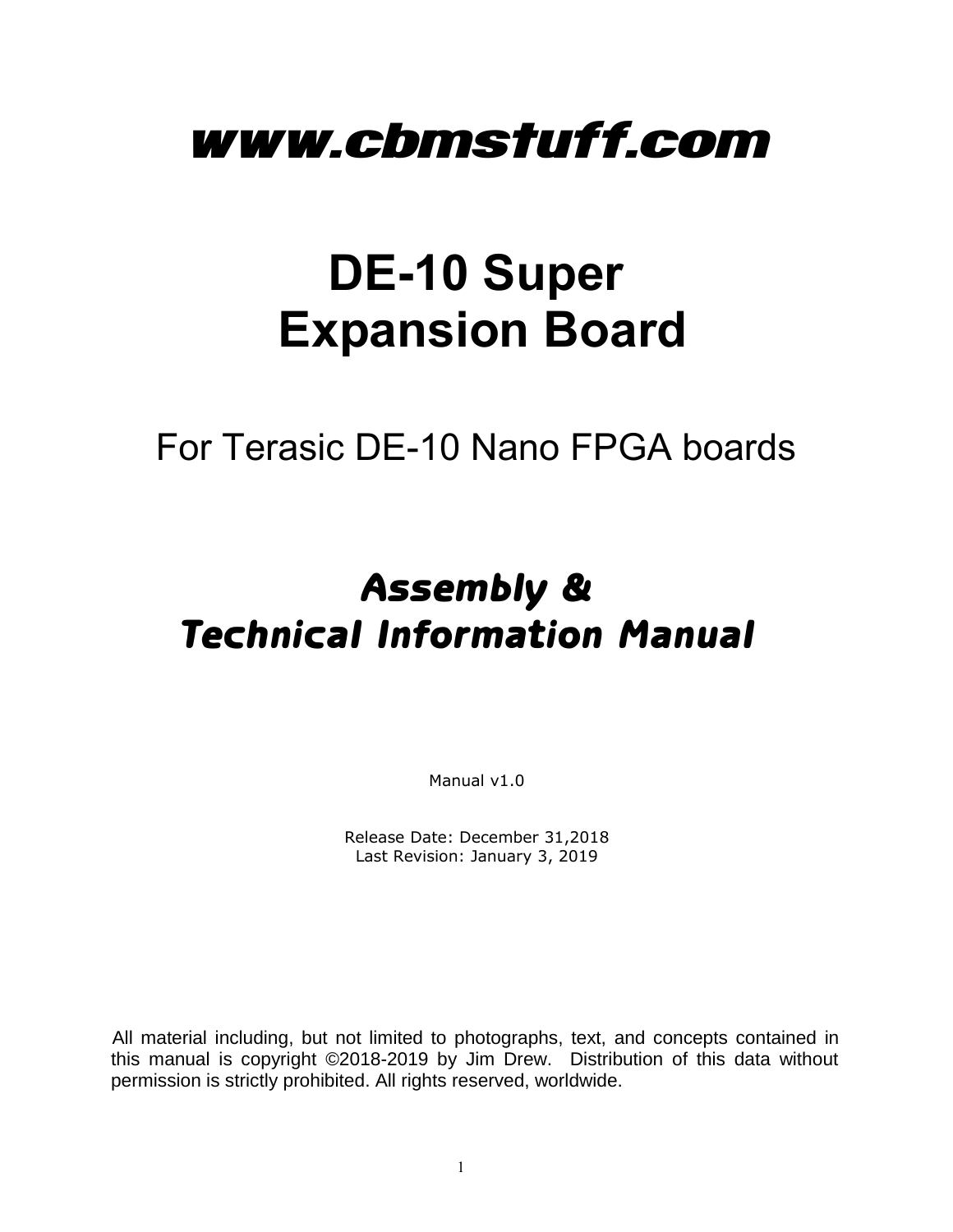#### DUE TO FREQUENT CHANGES IN THIS MANUAL, PLEASE DO NOT POST, UPLOAD, OR OTHERWISE PROVIDE THIS INFORMATION VIA ANY MEANS – IT MAKES TECH SUPPORT DIFFICULT WHEN PEOPLE HAVE OLD INFORMATION!

Please join our support forum at [www.cbmstuff.com/forum.](http://www.cbmstuff.com/forum)

#### **Introduction**

Thank you for purchasing the DE-10 Super Expansion Board! This is device will expand the capabilities of the Terasic DE-10 Nano FPGA developer board. This board is also compatible with popular "MiSTer project" cores.

#### **Installation Requirements**

The included heat sink is placed on top of the DE-10 Nano FPGA developer board's FPGA chip. The DE-10 Super Expansion Board then simply installs on top of the DE-10 Nano FPGA developer board.

#### **Warranty Information**

This product carries a limited lifetime warranty. Units subject to improper installation, misuse, abuse, or modifications will not be covered under this warranty. We may at our discretion either repair or replace the unit covered under warranty. The customer will pay all freight charges to and from our facility. cbmstuff.com must be contacted to obtain a return authorization. Any product returned without authorization will be returned without repair or replacement.

#### **Liability**

By using this product you agree to hold cbmstuff.com and Jim Drew free from any type of liability either directly or indirectly while using this product.

#### **Legal Information**

The 'look and feel' and functionality of this product are protected by U.S. copyright laws. Various terminology and feature names are protected under U.S. trademark laws.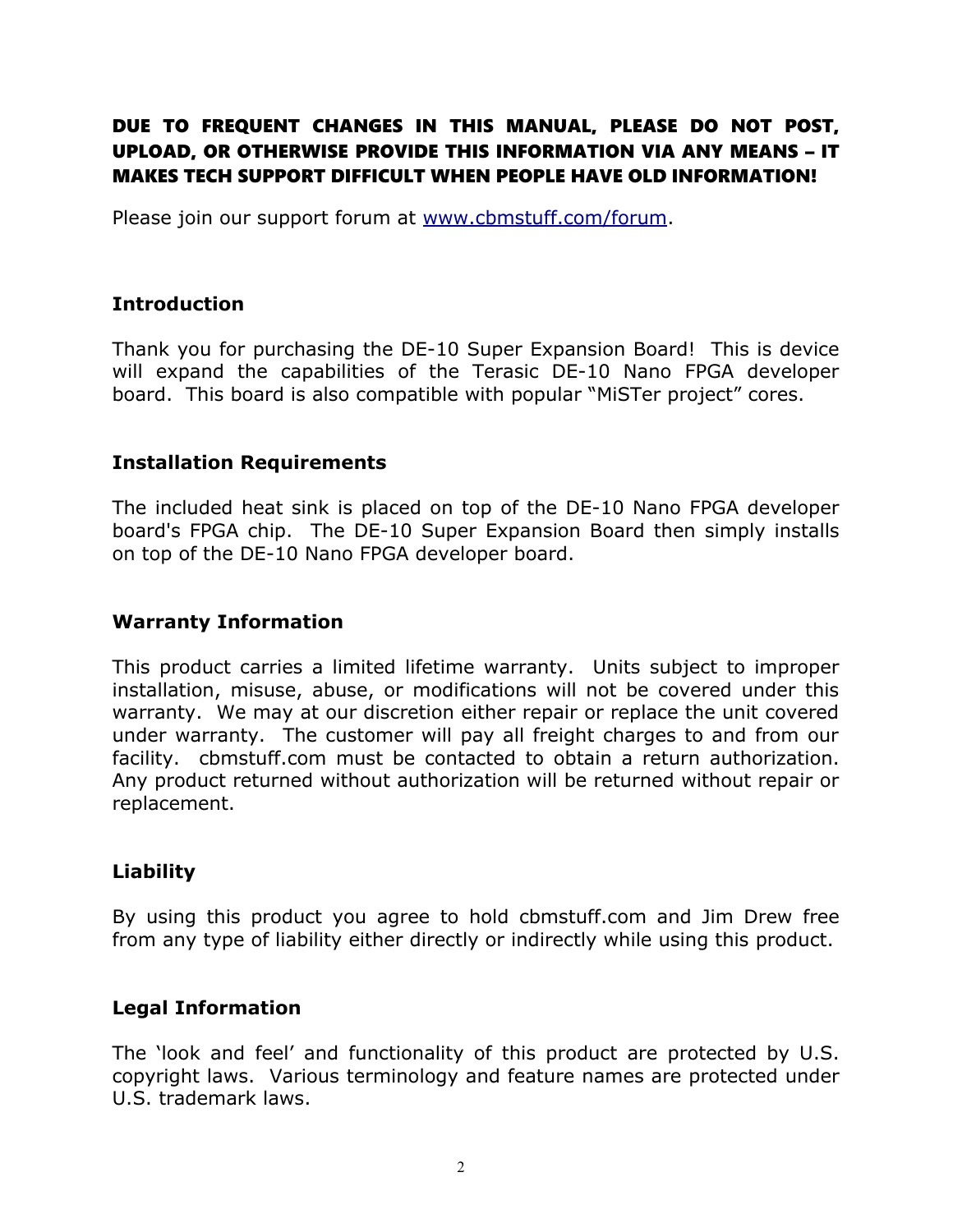# **SECTION 1 – INSTALLATION**

Locate the included heat sink and heat sink tape. The heat sink tape is double-sided, so there is adhesive on both sides. Remove the cover from one side of the heat sink tape and place it centered on the heat sink. Remove the cover from the other side of the heat sink tape. Orient the heat sink so that the cooling fins are parallel to the long connectors, and place it centered as best as possible directly over top of the FPGA chip and press the heat sink down onto the FPGA chip. DO NOT PRESS TOO HARD! See Figure 1 for details.



**Figure 1 – Heat sink mounted on FPGA chip**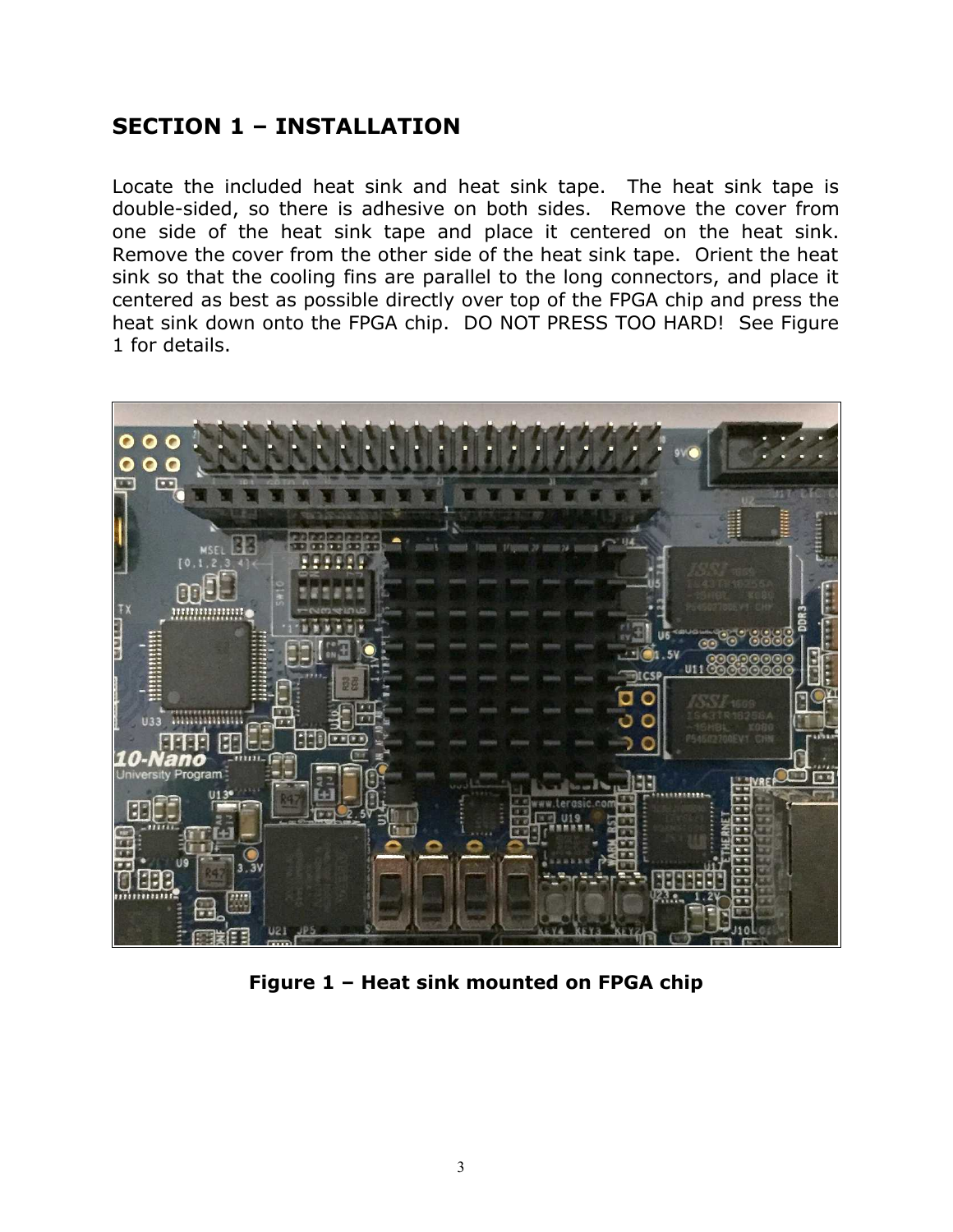The DE-10 Super Expansion Board has numerous connection points. It is important that you pay attention to those points during assembly.

Orient the DE-10 Super Expansion Board over top of the DE-10 Nano FPGA developer board so that the connectors and four corner holes all line up. See Figure 2 for details. Slowly press the two boards together straight, not at an angle, making sure that the internal pins and LTC bridge connector pins are going into their sockets. Refer to Figure 3. Continue to press the boards together until the four corners are flush with the mounting posts. When the boards are fully together you can put screws (that came with the DE-10 Nano FPGA developer board) into each corner and tighten them. The screws are not necessary. See Figure 4 for the completed assembly.



**Figure 2 – Orientation of boards**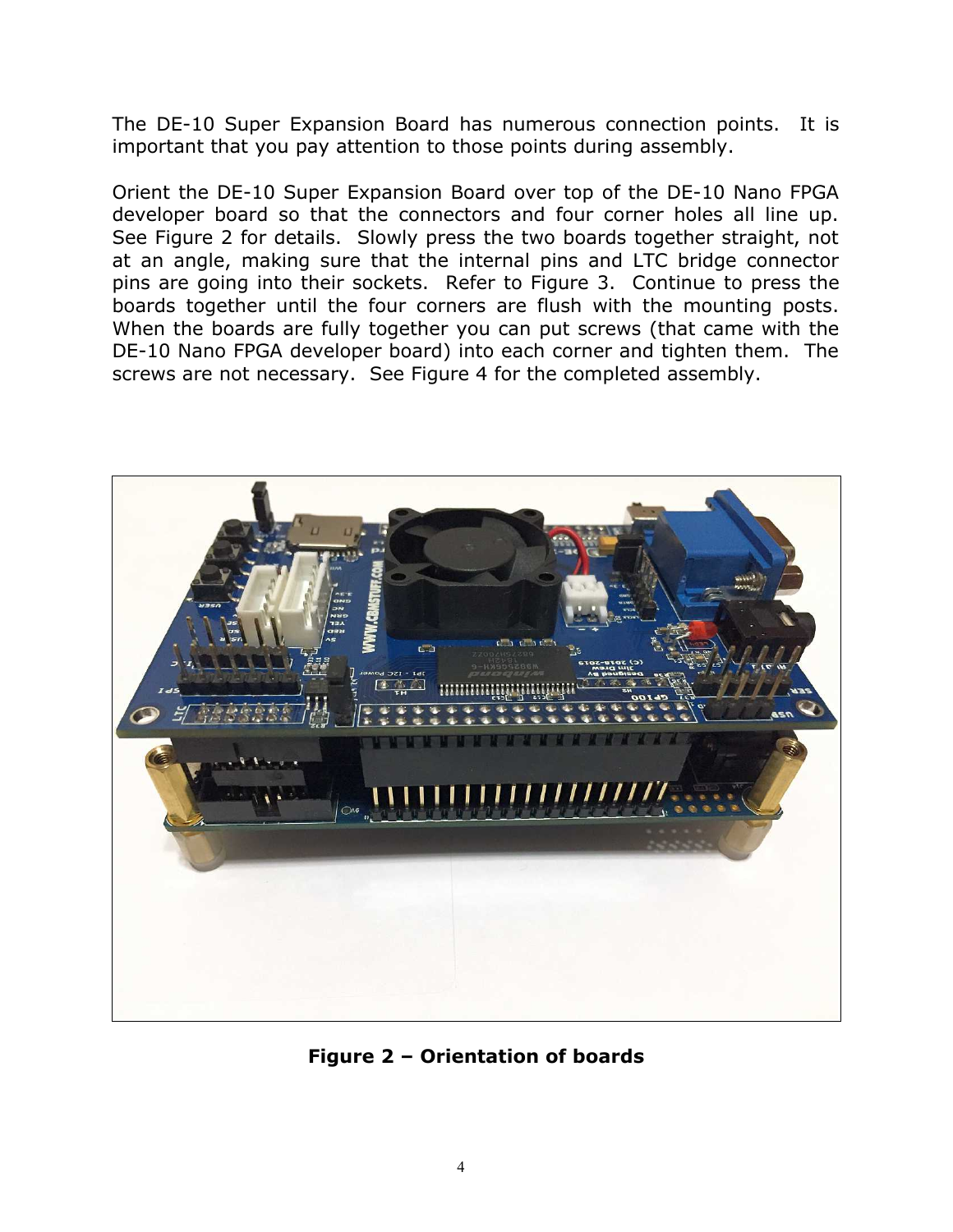

**Figure 3 – Internal pin alignment**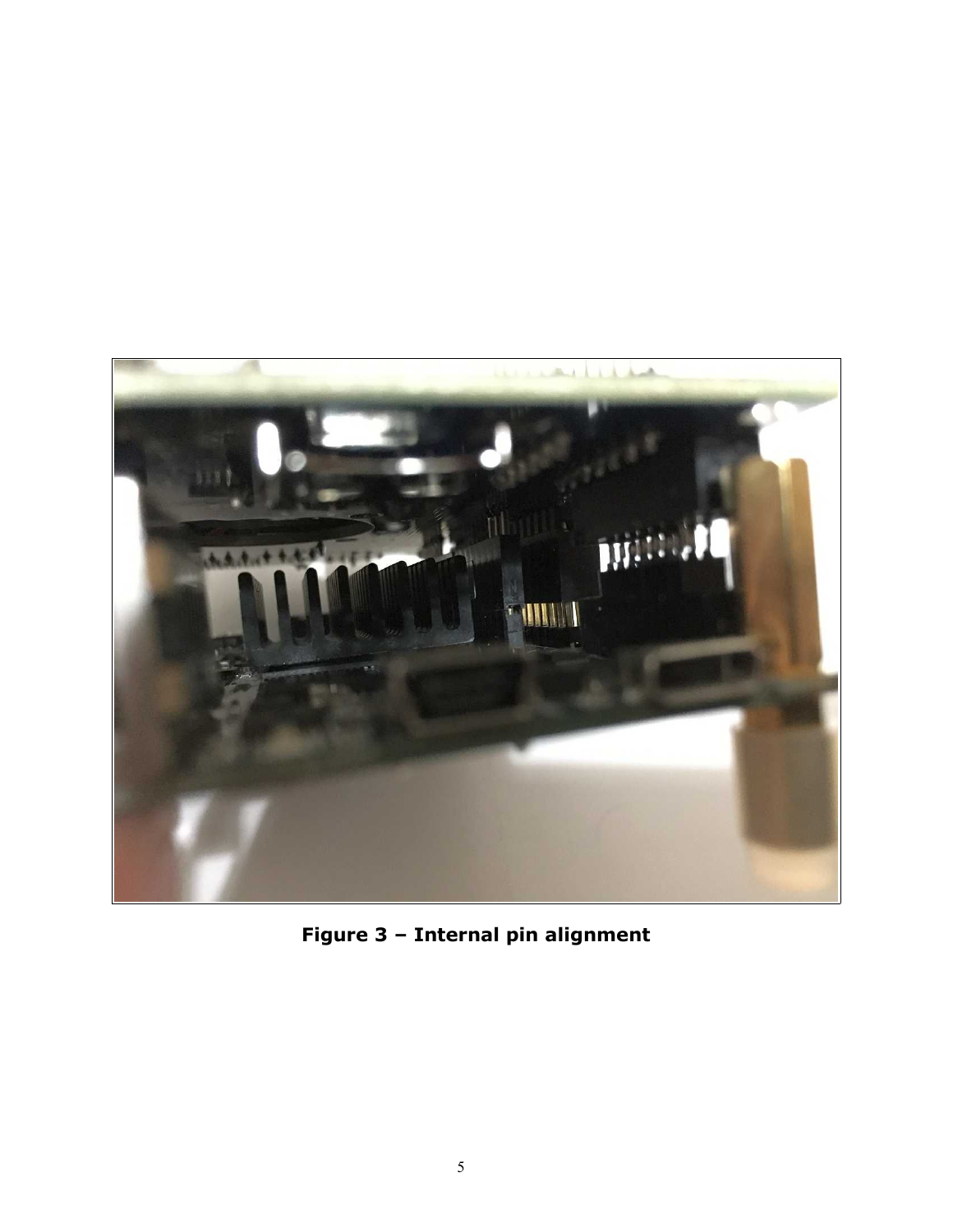

**Figure 4 – Assembled setup**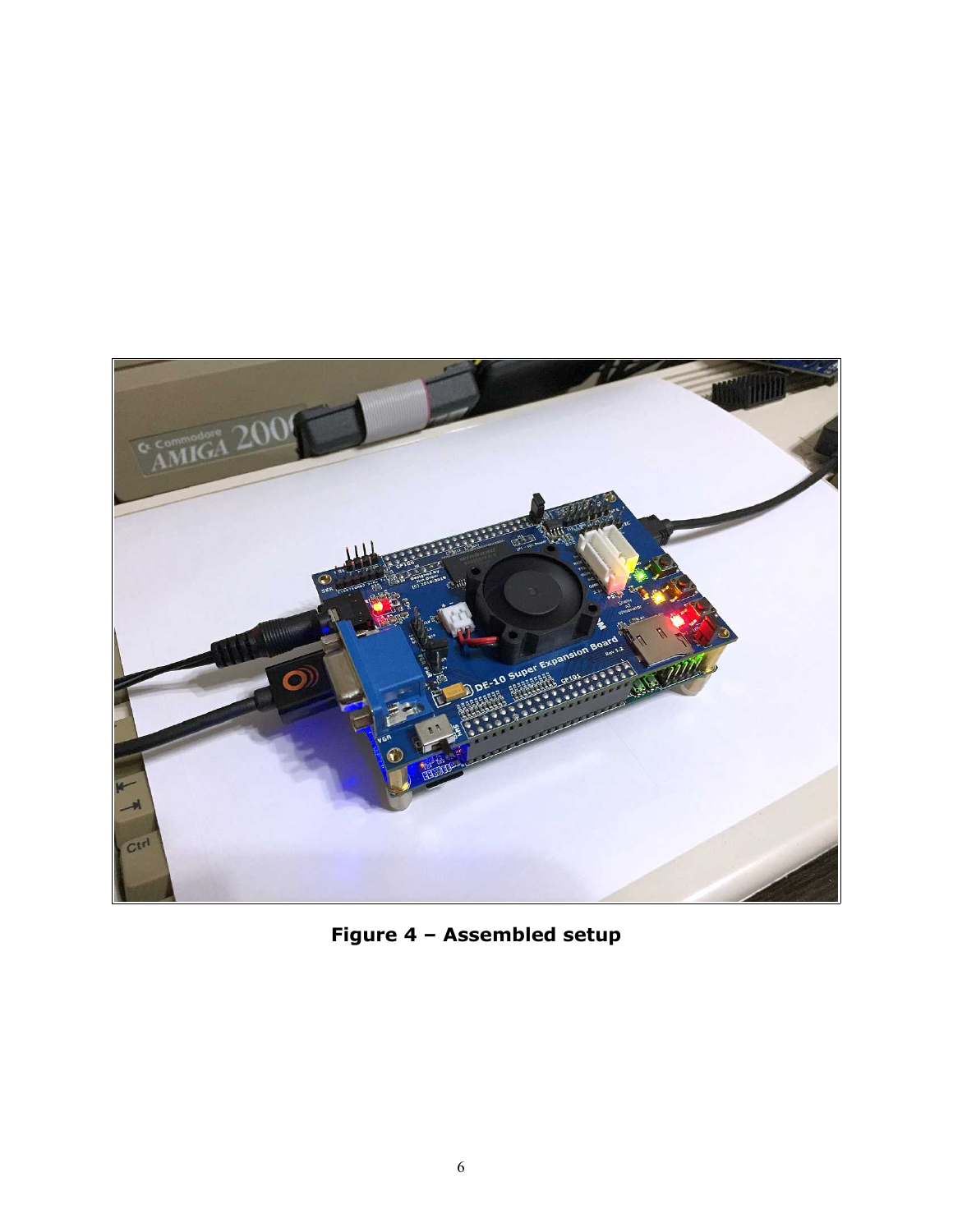# **SECTION 2 – INFORMATION**

The DE-10 Super Expansion Board provides many features for the FPGA developer. See SECTION 3 for all connection details. Feature list:

#### **SDRAM**

32MB of SDRAM is connected directly to the FPGA chip.

#### **Real time clock**

A Microchip MCP79410 real time clock (RTC) chip. The RTC is battery backed-up using a 1220 series coin cell battery. There are 4.7K pull-up resistors on the SDA and SCL lines when jumper JP1 is in place. When JP1 is removed, there are no pull-up resistors on these lines.

The MCP79410 has 64 bytes of battery backed up SRAM, 1Kb of EEPROM, and a 64 bit OTP protected UID that is blank by default. This can be used for permanent storage of MAC address or other similar permanent UID.

The RTC chip is connected to the LTC connector. See Microchip's datasheet for the MCP79410 for function details.

#### **Micro-SD card socket**

A micro-SD card socket is connected directly to the FPGA chip.

#### **SPI and I2C break out headers**

The LTC connector is passed through and broken into two separate headers to provide SPI and I2C ports for expansion purposes. The RTC chip is connected to the RTC port.

#### **Audio and TOSLink outputs**

A stereo 3.5mm audio jack is connected to the FPGA chip through a 30Hz/12KHz band-pass filter. A single 3mm LED is connected directly to the FPGA chip to provide a TOSLink output.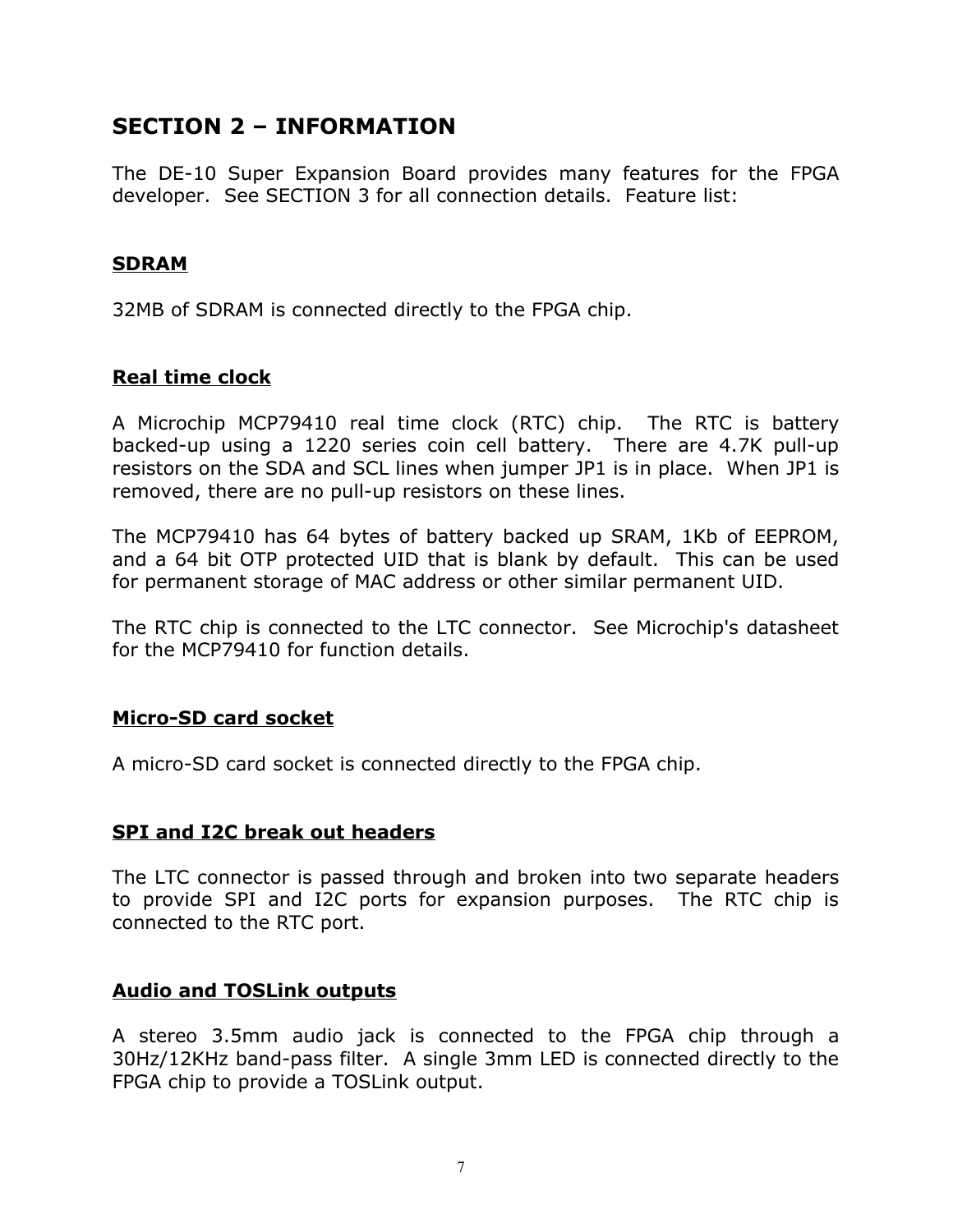#### **Switches and LEDs**

There are three normally-open push button switches and three LEDs connected directly to the FPGA chip.

#### **VGA Output**

The VGA output is connected to three 6-bit linear R2R ladders to provide a 18 bit (6-6-6) DAC color output. The each leg of the resistor ladder is connected directly to the FPGA chip.

Separate HSYNC and VSYNC signals are driven directly by the FPGA chip.

A SOG (sync-on-green) circuit allows compatibility with old VGA/EGA monitors that require this feature controlled through SW4.

#### **MiSTer compatibility**

The SDRAM, VGA, Micro-SD, audio, and RTC are all pin compatible with the various MiSTer project cores. The MiSTer project info can be found here:

https://github.com/MiSTer-devel/Main\_MiSTer/wiki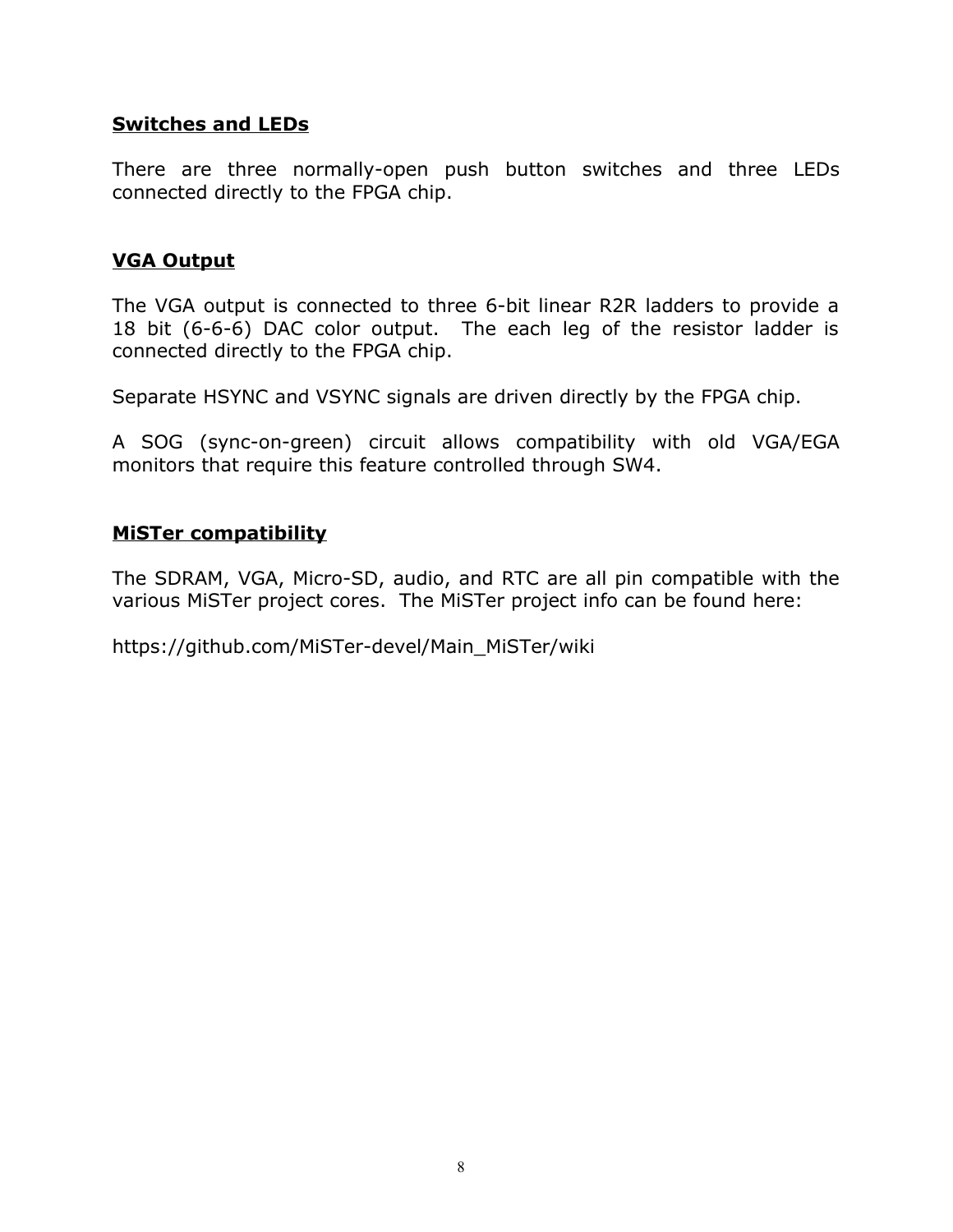# **SECTION 3 – PIN ASSIGNMENTS**

This section describes the pin assignments for all of the components, headers, jumpers, switches, and connectors.

| <b>Pin No. FPGA Pin No.</b> | <b>Description</b> | <b>Arduino Feature I/O Standard</b> |           |
|-----------------------------|--------------------|-------------------------------------|-----------|
| PIN AG10                    | Arduino IO2        | General I/O                         | $3.3 - V$ |
| PIN AF13                    | Arduino IO1        | <b>TXD</b>                          | $3.3-V$   |
| PIN AG13                    | Arduino IO0        | R X D                               | $3.3-V$   |

# **Header H1 pin assignments**

#### **Header H2 pin assignments**

|                | Pin No. FPGA Pin No. | <b>Description</b> | <b>Arduino Feature I/O Standard</b> |         |
|----------------|----------------------|--------------------|-------------------------------------|---------|
|                | PIN AG11             | Arduino IO15       | <b>SCL</b>                          | $3.3-V$ |
| $ 2\rangle$    | PIN AH9              | Arduino IO14       | <b>SDA</b>                          | $3.3-V$ |
| $\vert$ 3      | No Connection        | No Connection      |                                     |         |
| $\overline{4}$ | Ground               | Ground             | Ground                              | Ground  |
|                | PIN AH12             | Arduino IO13       | <b>SCK</b>                          | $3.3-V$ |
| 6              | PIN AH11             | Arduino IO12       | <b>MISO</b>                         | $3.3-V$ |

#### **Header SER pin assignments**

|               | <b>Pin No. FPGA Pin No.</b> | <b>Description</b> | <b>MiSTer Feature I/O Standard</b> |         |
|---------------|-----------------------------|--------------------|------------------------------------|---------|
|               | PIN AH9                     | Arduino IO15       | Tx                                 | $3.3-V$ |
|               | PIN AG11                    | Arduino IO14       | Rx                                 | $3.3-V$ |
|               | 3.3V                        | 3.3V               | 3.3V                               | 3.3V    |
|               | Ground                      | Ground             | Ground                             | Ground  |
|               | PIN AH12                    | Arduino IO13       | <b>RTS</b>                         | $3.3-V$ |
| $\mathfrak b$ | PIN AH11                    | Arduino IO12       | $\rm {CTS}$                        | $3.3-V$ |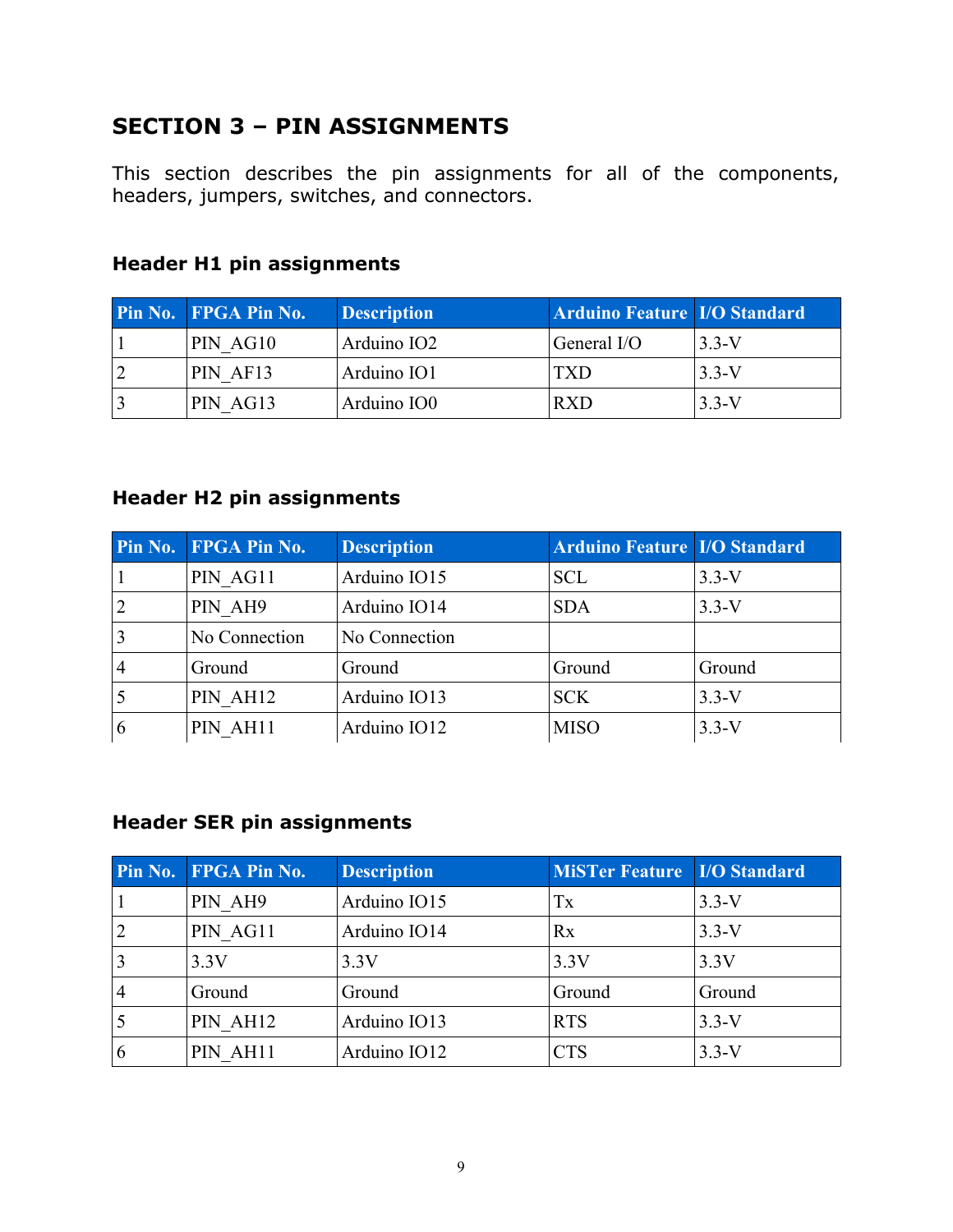# **Header USB pin assignments**

| <b>Pin No. FPGA Pin No.</b> | <b>Description</b> | MiSTer Feature   I/O Standard |         |
|-----------------------------|--------------------|-------------------------------|---------|
| Ground                      | Ground             | Ground                        | Ground  |
| PIN AH9                     | Arduino IO15       | $_{1+}$                       | $3.3-V$ |
| PIN AG11                    | Arduino IO14       | $\mathsf{D}$                  | $3.3-V$ |
|                             | 5 V                | 5 V                           |         |

# **Header SPI pin assignments**

|                | Pin No. LTC Pin No. | <b>Description</b> | <b>SPI Feature</b> | <b>I/O Standard</b> |
|----------------|---------------------|--------------------|--------------------|---------------------|
|                | 3,8,13              | Ground             | Ground             | Ground              |
| $\overline{2}$ | 2,10                | 3.3V               | 3.3V               | $3.3-V$             |
| $\vert 3$      | 6                   | LTC SS             | <b>SS</b>          | $3.3-V$             |
| $\vert 4$      | 5                   | <b>LTC MISO</b>    | <b>MISO</b>        | $3.3-V$             |
|                |                     | <b>LTC MOSI</b>    | <b>MOSI</b>        | $3.3-V$             |
| 6              | $\overline{4}$      | LTC SCLK           | <b>SCLK</b>        | $3.3-V$             |
|                | 14                  | LTC I/O            | I/O                | $3.3-V$             |

# **Header I2C pin assignments**

|                | Pin No. LTC Pin No. | <b>Description</b> | <b>I2C Feature</b> | <b>I/O Standard</b> |
|----------------|---------------------|--------------------|--------------------|---------------------|
|                |                     | 9V                 | 9V                 | 9V                  |
| $\overline{2}$ | 9                   | LTC SDA            | <b>SDA</b>         | $3.3-V$             |
|                | 11                  | LTC SCL            | <b>SCL</b>         | $3.3-V$             |
|                | 3,8,13              | Ground             | Ground             | Ground              |
|                | 2,10                | 3.3V               | 3.3V               | $3.3-V$             |
| 6              | <b>NA</b>           | 5v                 | 5V                 | 5V                  |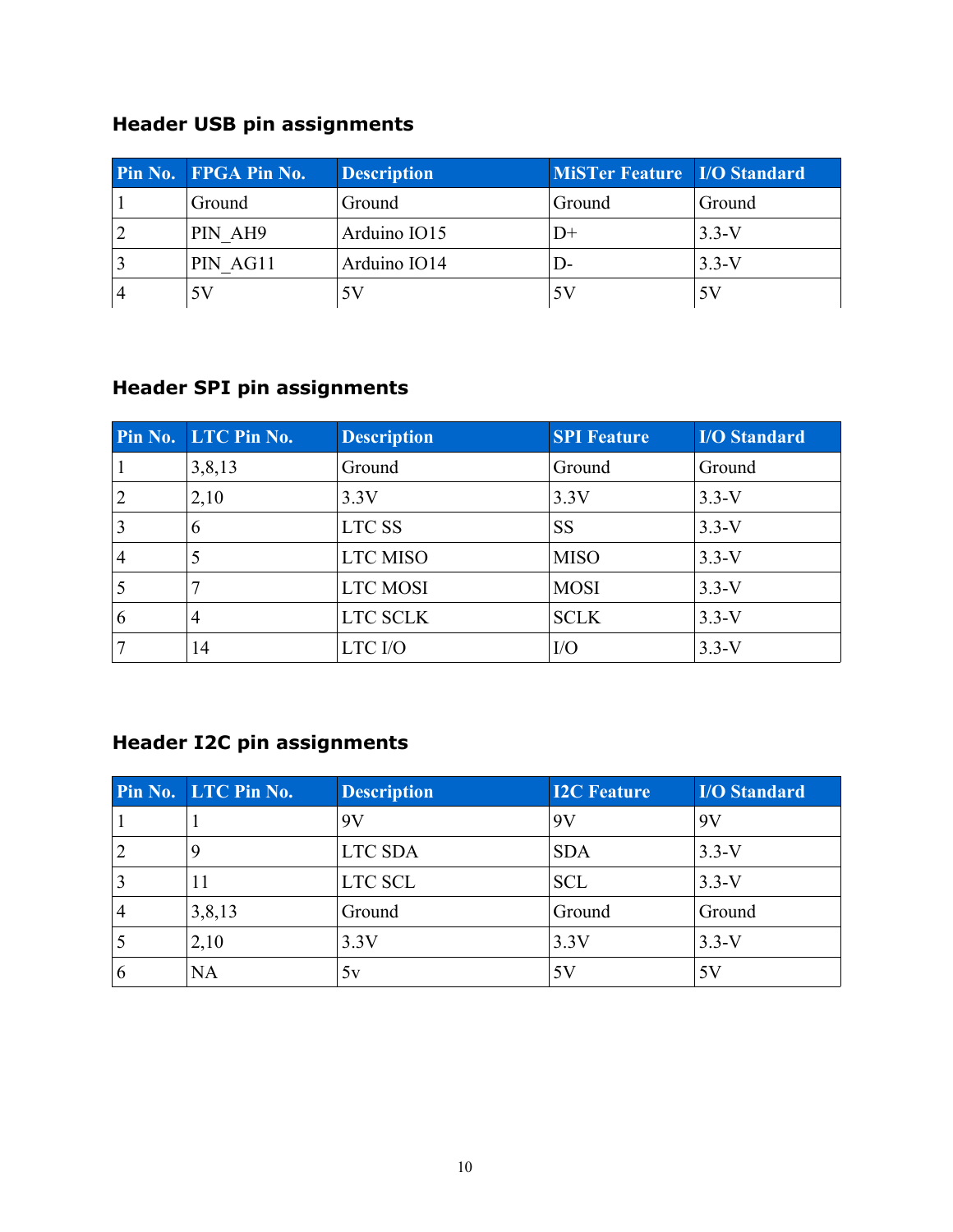# **Header I2S pin assignments**

| <b>Pin No. FPGA Pin No.</b> | <b>Description</b>  | <b>MiSTer Feature I/O Standard</b> |         |
|-----------------------------|---------------------|------------------------------------|---------|
| PIN AG26                    | <b>SPDIF/LRCLK</b>  | <b>LRCLK</b>                       | $3.3-V$ |
| PIN AC24                    | <b>AUDIO L/BCLK</b> | <b>BCLK</b>                        | $3.3-V$ |
| PIN AE25                    | <b>AUDIO R/DATA</b> | <b>DATA</b>                        | $3.3-V$ |
| Ground                      | Ground              | Ground                             | Ground  |

# **Header P1 pin assignments**

|                | <b>Pin No. FPGA Pin No.</b> | <b>Description</b>  | <b>Feature</b>               |
|----------------|-----------------------------|---------------------|------------------------------|
|                | Ground                      | Ground              | Ground                       |
| $\overline{2}$ | 3.3V                        | 3.3V                | 3.3V                         |
|                | PIN AG23                    | <b>RESET</b> button | RESET button (SW1 via diode) |
| $\overline{4}$ | PIN AG25                    | OSD button          | OSD button (SW2)             |
|                | PIN AH24                    | <b>USER</b> button  | USER button (SW3)            |

# **Header P2 pin assignments**

|                | Pin No. FPGA Pin No. | <b>Description</b> | <b>Feature</b>   |
|----------------|----------------------|--------------------|------------------|
|                | 3.3V                 | 3.3V               | 3.3V             |
| $\overline{2}$ | Ground               | Ground             | Ground           |
| $\vert$ 3      | No connection        | No connection      | No connection    |
| $\vert 4$      | <b>PIN Y15</b>       | Green LED          | POWER LED (LED3) |
|                | PIN AA15             | <b>Yellow LED</b>  | DISK LED (LED2)  |
| $\vert 6$      | PIN AG28             | Red LED            | POWER LED (LED1) |
| $\overline{7}$ | 5V                   | 5V                 | 5V               |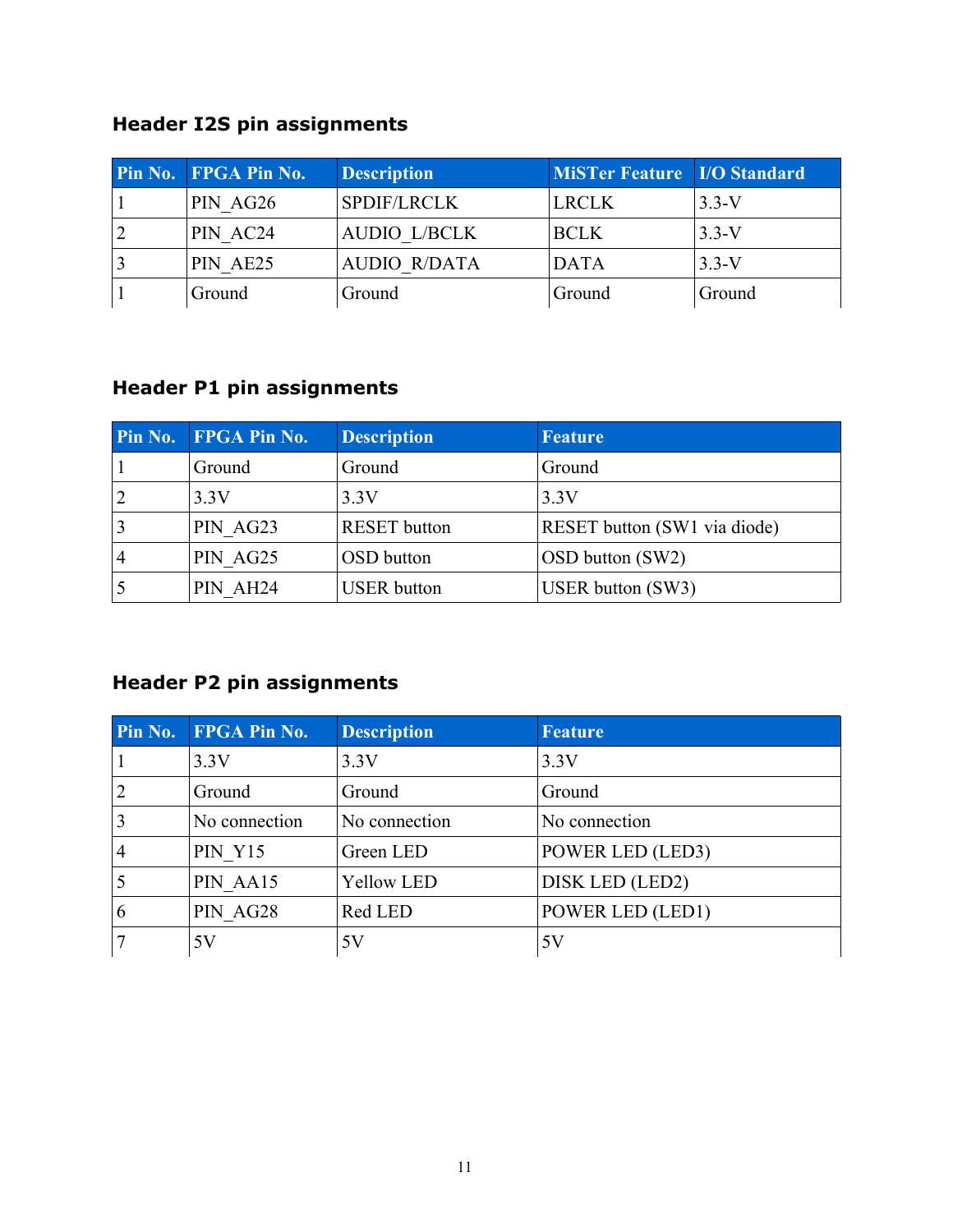# **Jumper VGA PWR pin assignments**

| <b>Pin No. Description</b> | Feature       |
|----------------------------|---------------|
| 5V                         |               |
| <b>COM</b>                 | $ VGA $ power |
| 3.3V                       | 3.3V          |

### **Jumper JP1 pin assignments**

| <b>Pin No. Description</b> | Feature                           |
|----------------------------|-----------------------------------|
| 3.3V                       | 3.3V                              |
| <b>I2C Power</b>           | <b>IZC</b> Pull-up resistor power |

### **Jumper JP2 pin assignments**

| <b>Pin No. Description</b> | Feature                 |
|----------------------------|-------------------------|
| 3.3V                       | 3.3V                    |
| <b>LED</b> Power           | Power for internal LEDs |

### **Switch USER pin assignments**

|                     | <b>Pin No. FPGA Pin No.</b> | <b>Description</b> | <b>MiSTer Feature I/O Standard</b> |                 |
|---------------------|-----------------------------|--------------------|------------------------------------|-----------------|
|                     | PIN AH24                    | SW3                | <b>USER</b> switch                 | $\sqrt{3.3}$ -V |
| $\vert 3,4 \rangle$ | Ground                      | Ground             | Ground                             | Ground          |

# **Switch OSD pin assignments**

|                     | <b>Pin No. FPGA Pin No.</b> | <b>Description</b> | <b>MiSTer Feature I/O Standard</b> |         |
|---------------------|-----------------------------|--------------------|------------------------------------|---------|
|                     | PIN AG25                    | SW <sub>2</sub>    | OSD switch                         | $3.3-V$ |
| $\vert 3,4 \rangle$ | Ground                      | Ground             | Ground                             | Ground  |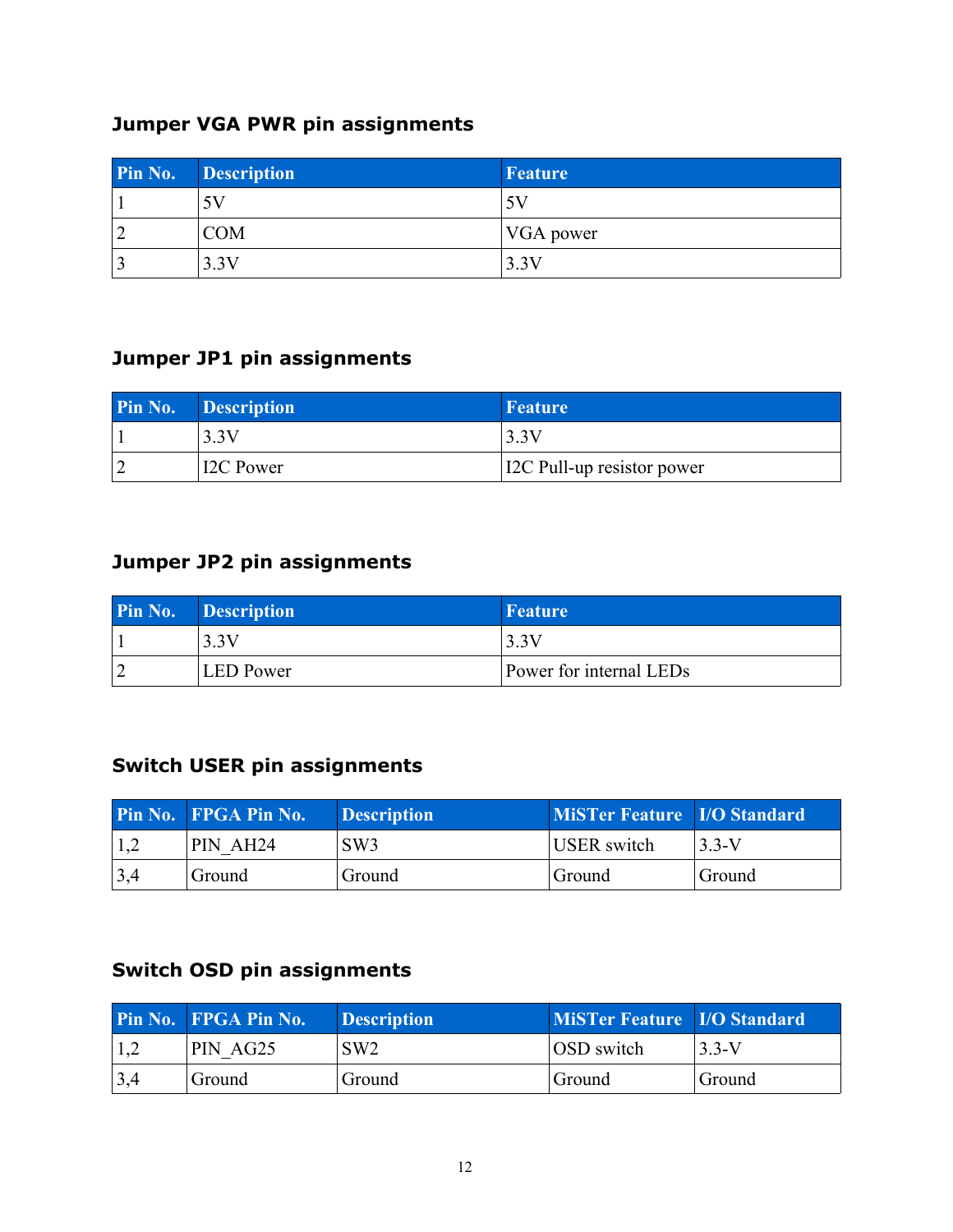# **Switch RESET pin assignments**

|     | <b>Pin No. FPGA Pin No.</b> | <b>Description</b>  | MiSTer Feature   I/O Standard |          |
|-----|-----------------------------|---------------------|-------------------------------|----------|
|     | PIN AG23                    | $ SW11$ (via diode) | <b>RESET</b> switch           | $ 3.3-V$ |
| 3,4 | Ground                      | Ground              | Ground                        | Ground   |

# **Connector VGA pin assignments**

| Pin No.        | <b>Description</b> |
|----------------|--------------------|
| 1              | Red signal         |
| $\overline{2}$ | Green signal       |
| 3              | Blue signal        |
| $\overline{4}$ | No connection      |
| 5              | Ground             |
| 6              | Ground             |
| 7              | Ground             |
| 8              | Ground             |
| 9              | <b>VGA PWR COM</b> |
| 10             | Ground             |
| 11             | No connection      |
| 12             | No connection      |
| 13             | <b>HSYNC</b>       |
| 14             | <b>VSYNC</b>       |
| 15             | No connection      |

# **Connector FAN pin assignments**

|   | Pin No. Description | Feature |
|---|---------------------|---------|
|   | 5V                  |         |
| ∽ | Ground              | Ground  |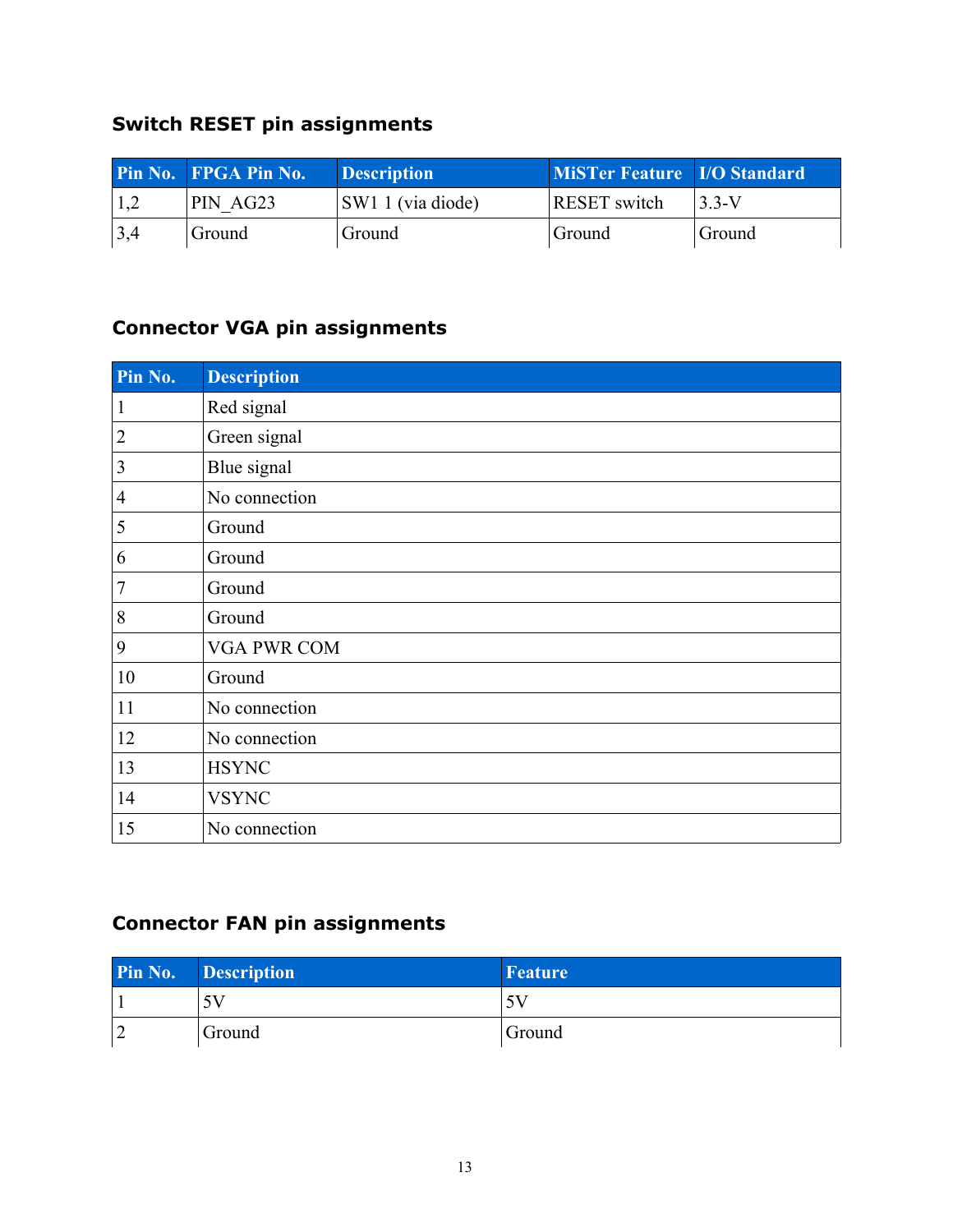# **SDRAM pin assignments**

| Pin No.          | FPGA Pin No.   | <b>SDRAM Signal</b> |
|------------------|----------------|---------------------|
| $\mathbf{1}$     | 3.3V           | 3.3V                |
| $\overline{2}$   | PIN E8         | DQ0                 |
| $\mathfrak{Z}$   | 3.3V           | 3.3V                |
| $\overline{4}$   | <b>PIN_V12</b> | DQ1                 |
| 5                | PIN D11        | DQ <sub>2</sub>     |
| $\boldsymbol{6}$ | Ground         | Ground              |
| $\overline{7}$   | <b>PIN W12</b> | DQ3                 |
| $\, 8$           | PIN_AH13       | DQ4                 |
| 9                | 3.3V           | 3.3V                |
| $10\,$           | PIN_D8         | DQ5                 |
| 11               | PIN AF4        | DQ6                 |
| 12               | Ground         | Ground              |
| 13               | PIN_AF7        | DQ7                 |
| 14               | 3.3V           | 3.3V                |
| 15               | PIN_AG13       | <b>LDQM</b>         |
| 16               | PIN_AA19       | /WE                 |
| 17               | PIN AA18       | /CAS                |
| $18\,$           | <b>PIN_W14</b> | /RAS                |
| 19               | <b>PIN_Y18</b> | /CS                 |
| 20               | <b>PIN_Y17</b> | BS <sub>0</sub>     |
| 21               | PIN_AB25       | BS1                 |
| 22               | PIN AB26       | A10                 |
| 23               | $PIN_Y11$      | A <sub>0</sub>      |
| 24               | PIN AA26       | A1                  |
| 25               | PIN_AA13       | A2                  |
| 26               | PIN_AA11       | A3                  |
| 27               | 3.3V           | 3.3V                |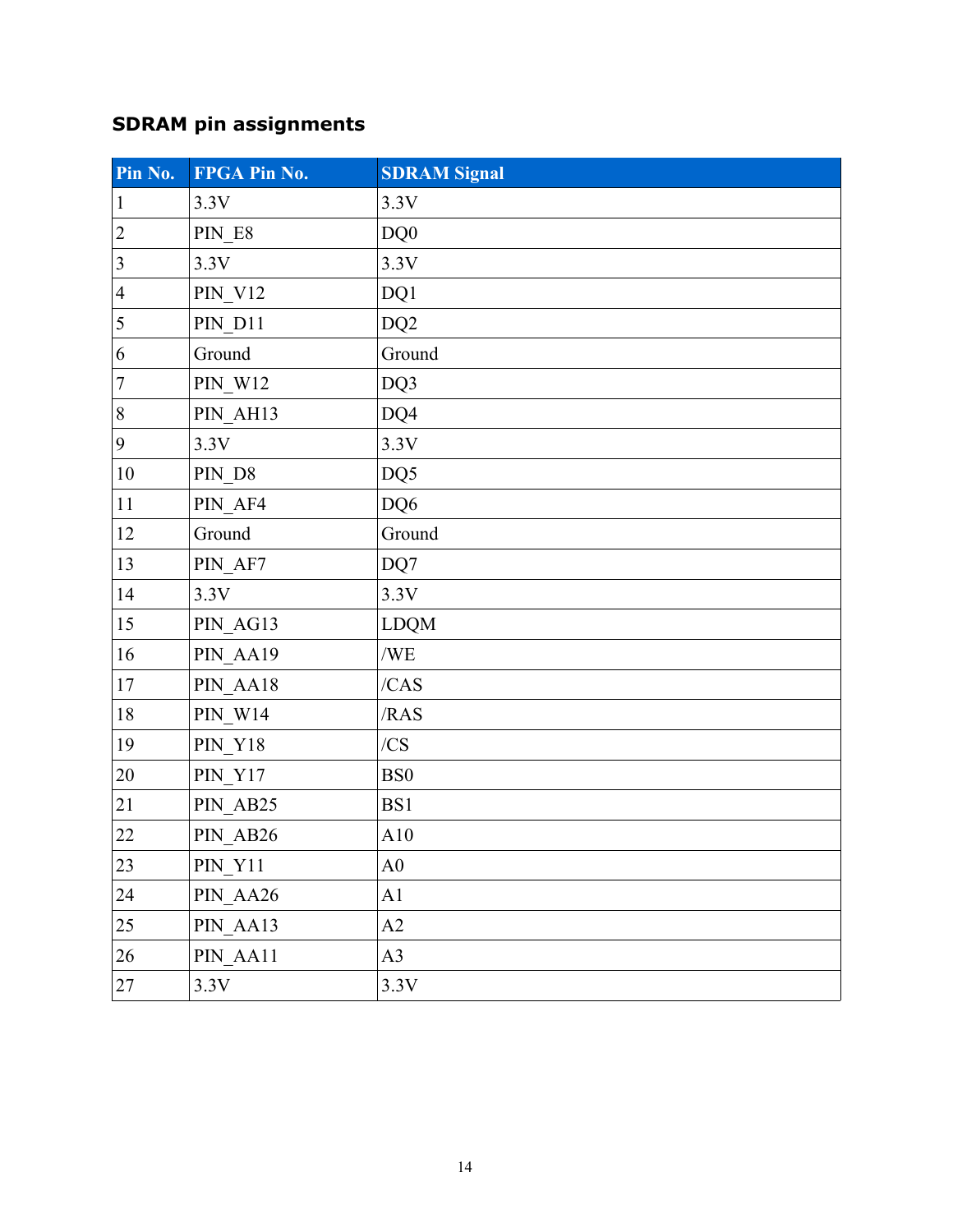# **SDRAM pin assignments (continued)**

| Pin No. | FPGA Pin No.   | <b>SDRAM Signal</b> |
|---------|----------------|---------------------|
| 28      | Ground         | Ground              |
| 29      | $PIN_W11$      | A <sub>4</sub>      |
| 30      | <b>PIN_Y19</b> | A <sub>5</sub>      |
| 31      | PIN_AB23       | A <sub>6</sub>      |
| 32      | PIN_AC23       | A7                  |
| 33      | PIN_AC22       | A8                  |
| 34      | <b>PIN C12</b> | A9                  |
| 35      | PIN AD17       | A11                 |
| 36      | <b>PIN_D12</b> | A12                 |
| 37      | PIN_AG10       | <b>CKE</b>          |
| 38      | PIN_AD20       | <b>CLK</b>          |
| 39      | PIN_AF13       | <b>UDQM</b>         |
| 40      | No connection  | No connection       |
| 41      | Ground         | Ground              |
| 42      | PIN_AE24       | DQ8                 |
| 43      | 3.3V           | 3.3V                |
| 44      | PIN_AD23       | DQ <sub>9</sub>     |
| 45      | PIN AE6        | DQ10                |
| 46      | Ground         | Ground              |
| 47      | PIN_AE23       | DQ11                |
| 48      | PIN AG14       | DQ12                |
| 49      | 3.3V           | 3.3V                |
| 50      | PIN_AD5        | DQ13                |
| 51      | PIN AF4        | DQ14                |
| 52      | Ground         | Ground              |
| 53      | PIN AH3        | DQ15                |
| 54      | Ground         | Ground              |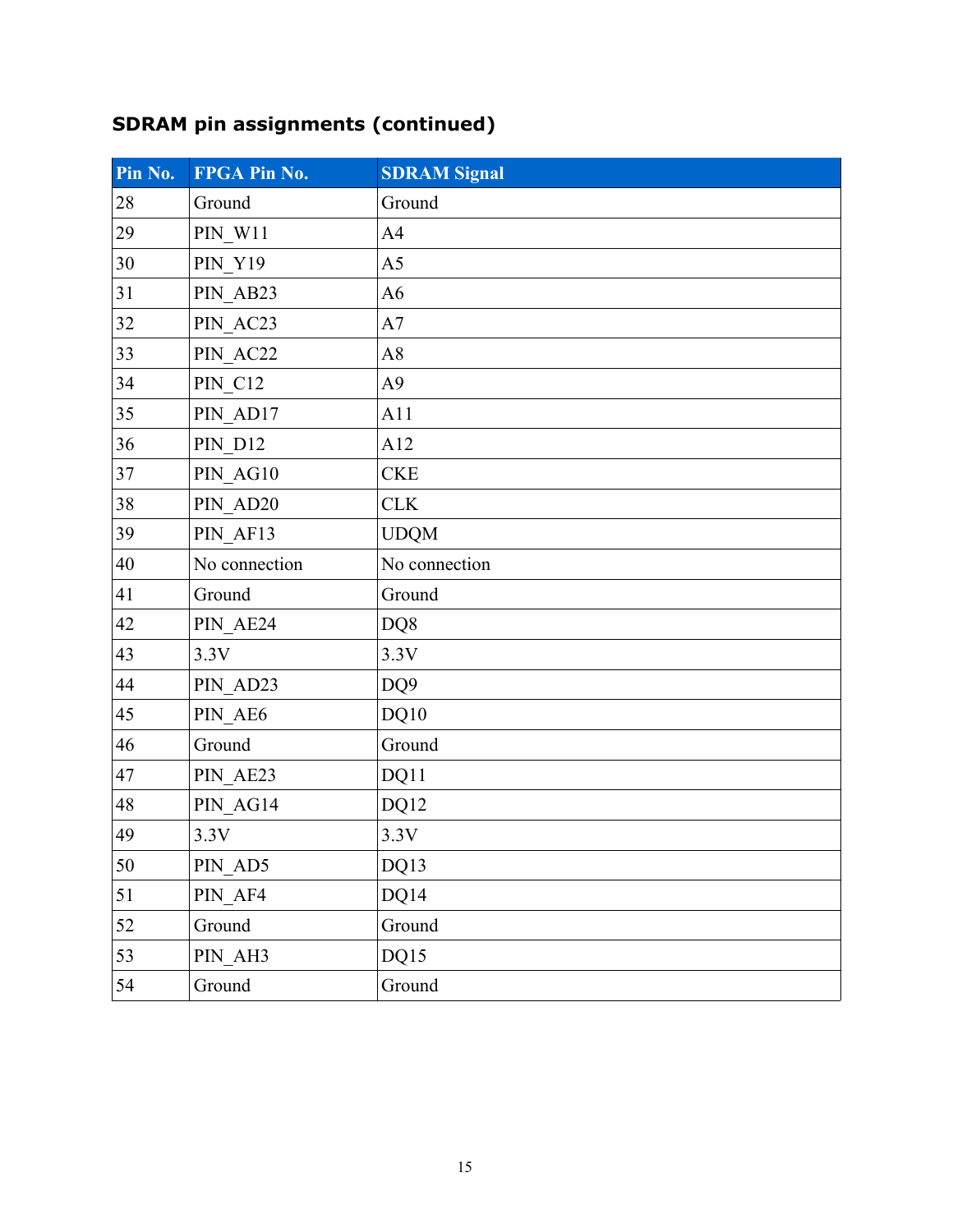# **SECTION 4 – MECHANICAL DRAWING**